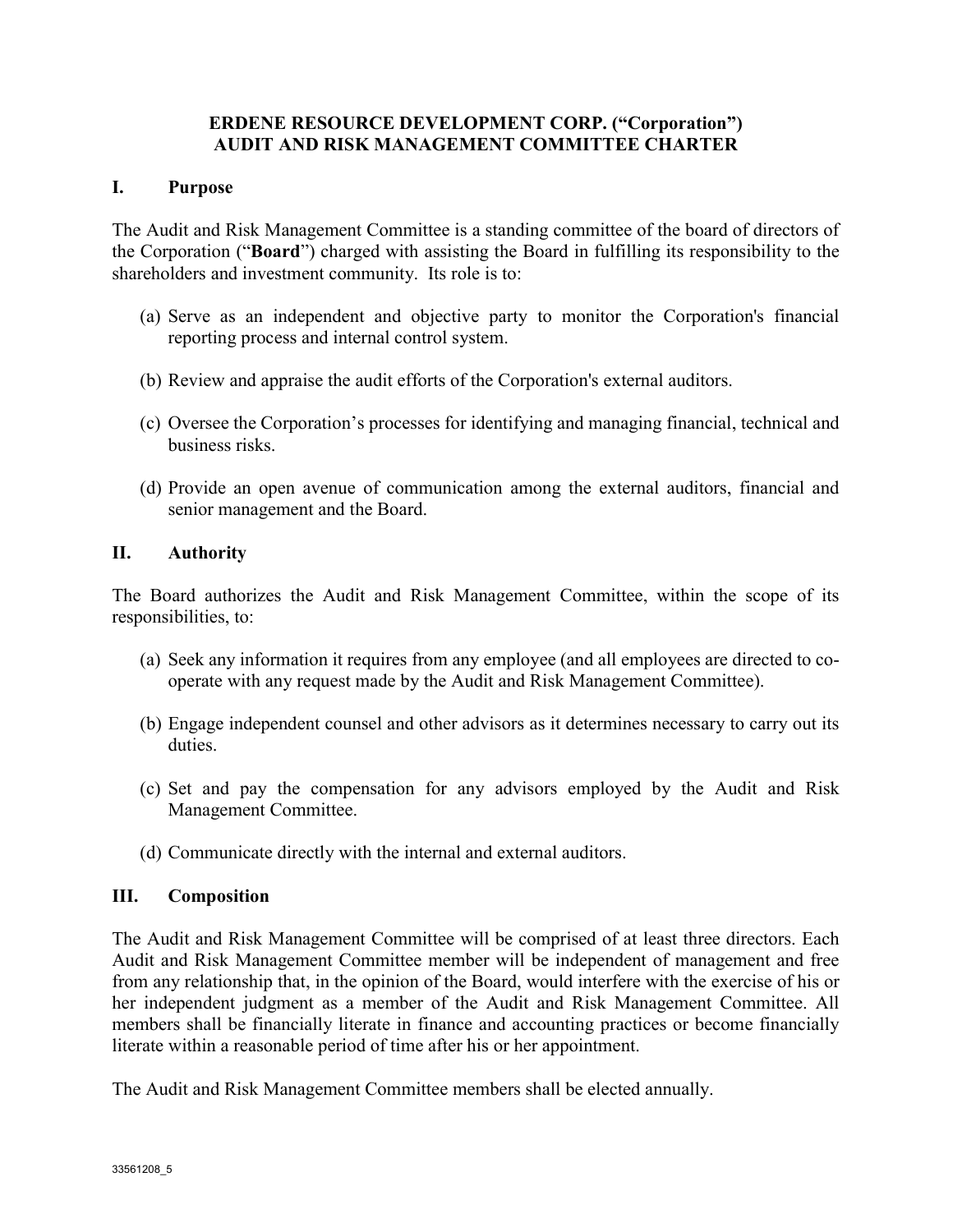Responsibilities of the Audit and Risk Management Committee include:

- (a) Review and assess the adequacy of this Charter annually.
- (b) Make recommendations to the Board regarding the selection and compensation of the external auditor to be engaged to prepare or issue an auditor's report or perform other audit, review or attest services for the Corporation. The external auditor shall be accountable to the Board and the Audit and Risk Management Committee.
- (c) Meet with the external auditor and financial management of the Corporation to review the scope of the proposed audit for the current year and the audit procedures to be used and oversee the work of the external auditor engaged to prepare or issue an auditor's report or perform other audit, review or attest services for the Corporation, including the resolution of any disagreements between management and the external auditor regarding financial reporting.
- (d) Pre-approve all non-audit services to be provided to the Corporation or any of its subsidiaries by the Corporation's external auditor.
- (e) Obtain a written statement from the external auditors annually disclosing all relationships that the auditors have with the Corporation. Discuss with the external auditors any relationships or services disclosed that may impact their objectivity and independence. Recommend that the Board take action, where appropriate, to satisfy itself of the external auditors' independence.
- (f) Review the performance of the external auditors.
- (g) Review with management and the external auditors:
	- (i) The Corporation's audited financial statements and footnotes, MD&A and any annual or interim earnings press releases before the Corporation publicly discloses this information.
	- (ii) Any significant changes required in the external auditors' audit plan and any serious difficulties or disputes with management encountered during the course of the audit.
	- (iii) Other matters related to the conduct of the audit that are to be communicated to the Audit and Risk Management Committee under generally accepted auditing standards.
- (h) Make a recommendation to the Board concerning the inclusion of the audited financial statements in the Corporation's Annual Report.